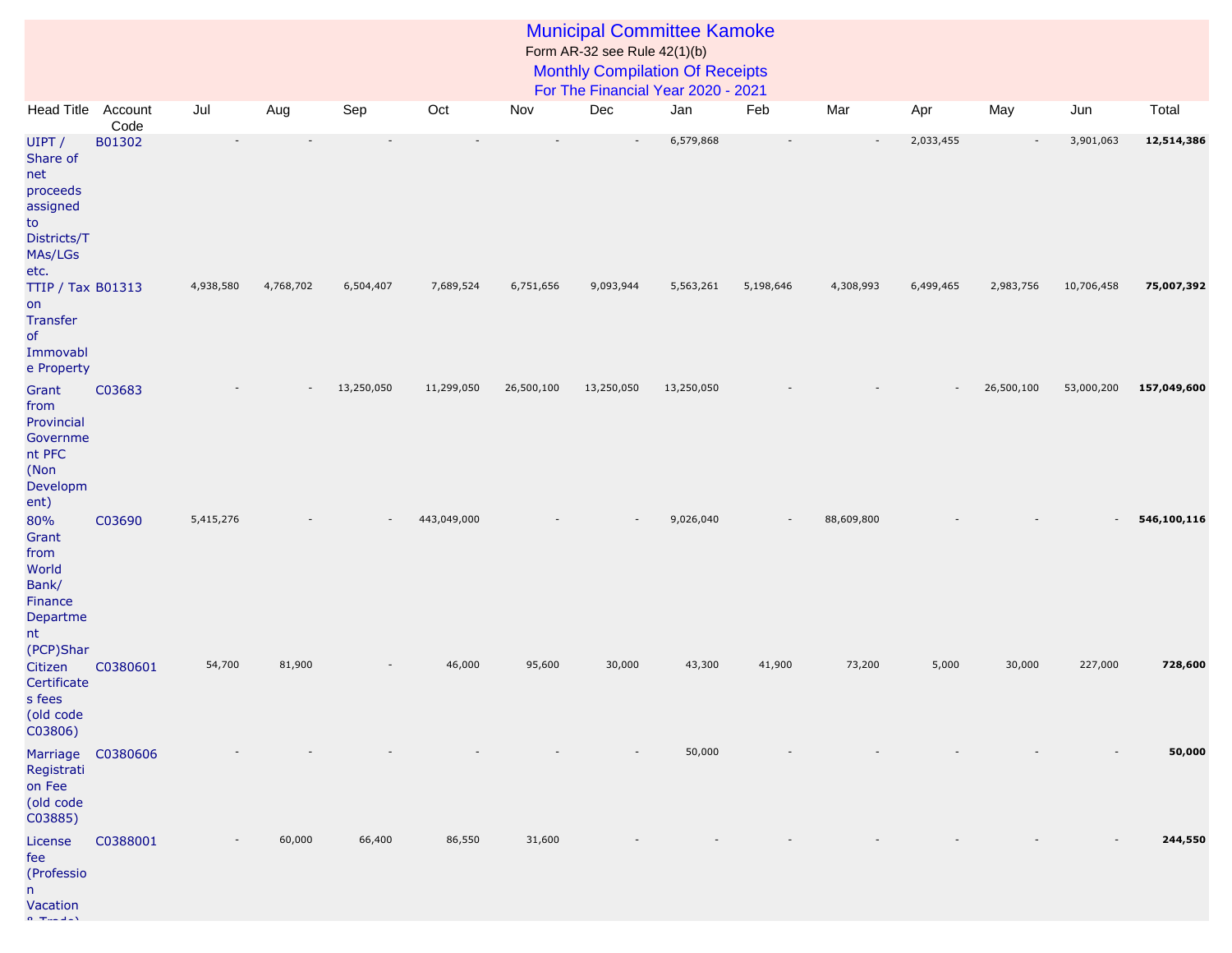| Arrears<br>License<br>$f\rho\rho$                                            | C0388009         | 3,500   | 5,400     | 4,000   | 2,500                    |           |                          |           |           |           |           |           | $\overline{\phantom{a}}$ | 15,400     |
|------------------------------------------------------------------------------|------------------|---------|-----------|---------|--------------------------|-----------|--------------------------|-----------|-----------|-----------|-----------|-----------|--------------------------|------------|
| Fee for<br>approval<br>of<br>Building/<br>Constructi                         | C0388027         | 50,085  | 359,125   |         | 186,925                  | 367,870   | 302,235                  | 252,235   | 591,100   | 6,115,722 | 977,980   | 842,640   | 1,074,728                | 11,120,645 |
| $= 51.4$<br>Conversio C0388029<br>n Fee for<br>change in<br>building         |                  | 500,000 | 1,734,400 |         | $\overline{\phantom{a}}$ | 1,780,000 | $\overline{\phantom{a}}$ | 1,319,000 | 2,846,659 | 1,233,681 | 2,312,000 | 2,431,000 | 2,867,785                | 17,024,525 |
| Fine for<br>Encroach                                                         | C0388034         | 8,000   | 500       | 61,100  | 32,000                   | 93,000    | 65,500                   | 35,000    | 72,000    | 66,500    | 1,000     | 1,000     |                          | 435,600    |
| ments<br>Fee for<br>slaughteri<br>ng of                                      | C0388042         | 80,450  | 9,100     | 67,800  | 96,050                   | 76,750    | 86,500                   | 93,350    | 94,650    | 103,300   | 98,150    | 126,900   | 79,800                   | 1,012,800  |
| animale<br>Receipts<br>on<br>account of<br>sale of<br>water -<br>residential | C0388047         |         | 34,588    | 185,345 | 113,778                  | 106,026   | 149,296                  | 4,246     | 339,062   | 11,959    | 200,195   | 190,178   | 423,054                  | 1,757,727  |
| Receipts<br>on<br>account of<br>sale of<br>water -<br>commerci               | C0388048         |         | 3,010     | 15,350  | 23,328                   | 15,650    | 9,480                    | 6,020     | 1,505     | 14,145    | 56,590    | 1,655     | 78,350                   | 225,083    |
| Sewerage C0388054<br>/Drainage<br>Fee/<br>Charges/<br>Nali Tax               |                  |         |           |         |                          |           | 23,250                   | 1,050     | 53,700    | 2,400     | 31,500    | 23,100    | 34,650                   | 169,650    |
| Sanitation C0388057<br>Fee/ Safai<br>Fee                                     |                  |         |           |         |                          |           | 900                      | 6,800     | 22,300    | 20,700    | 6,600     | 300       | 4,800                    | 62,400     |
| Registrati C0388071<br>on/<br>Enlistmen<br>t of<br>Contracto                 |                  | 15,000  |           | 15,000  | 75,000                   |           | 15,000                   | 25,000    |           |           |           |           |                          | 145,000    |
| of<br>Registrati<br>$n_{n}$                                                  | Renewal C0388072 | 30,000  |           |         |                          |           |                          |           |           |           |           |           |                          | 30,000     |